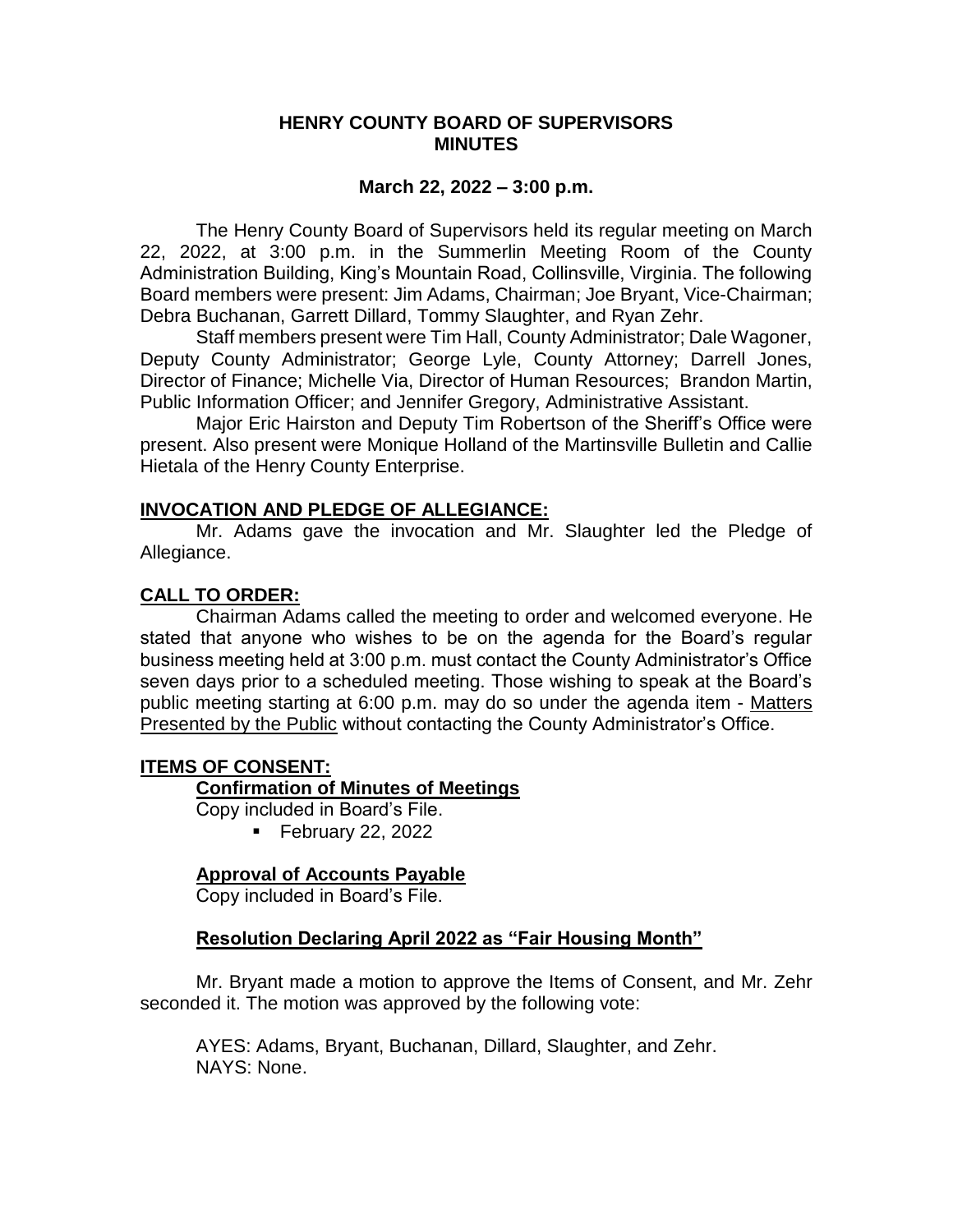# **MATTERS PRESENTED BY THE PUBLIC**

Andrew Barker from the Iriswood District addressed the Board concerning County tax revenue and solar energy.

## **CONSIDERATION OF A PROCLAMATION RECOGNIZING NATIONAL LIBRARY WEEK**

Ms. Buchanan read aloud a resolution recognizing National Library Week and National Library Workers Day. It was seconded by Mr. Slaughter, and the motion was approved by the following vote:

AYES: Adams, Bryant, Buchanan, Dillard, Slaughter, and Zehr. NAYS: None.

Members of the Library Board were present to receive the proclamation.

## **ADDITIONAL APPROPRIATION RE: VIRGINIA SCHOOL SCREENING TESTING FOR ASSURANCE PROGRAM – SCHOOL BOARD**

Mr. Hall stated that the School Board requests that the Supervisors approve an additional appropriation of \$300,000 received from the Virginia Department of Health's Virginia School Screening Testing for Assurance Program (ViSSTA). The funds will be used for expenses related to testing and ensuring public health communication, recommended isolation and quarantine protocol, responding to school needs, and assisting with the facilitation of answers to parents and school communities regarding COVID-19 testing and symptoms needed.

On a motion by Mr. Zehr and seconded by Mr. Bryant, the Board approved the appropriation of \$300,000 as noted above by the following vote:

AYES: Adams, Bryant, Buchanan, Dillard, Slaughter, and Zehr. NAYS: None.

## **ADDITIONAL APPROPRIATION RE: VIRGINIA BUSINESS READY SITES PROGRAM GRANT – COMMONWEALTH CROSSING BUSINESS CENTRE**

Mr. Hall said Staff requests that the Board approve an appropriation of \$1,036,250 from the Virginia Business Ready Sites Program of the Virginia Economic Development Partnership for site work on Lot #2 at Commonwealth Crossing Business Centre (CCBC). The funds will be used to clear the timber from the site and prepare grading design plans.

On a motion by Mr. Bryant and seconded by Mr. Zehr, the Board approved the appropriation of \$1,036,250 received from VEDP for site work at CCBC by the following vote: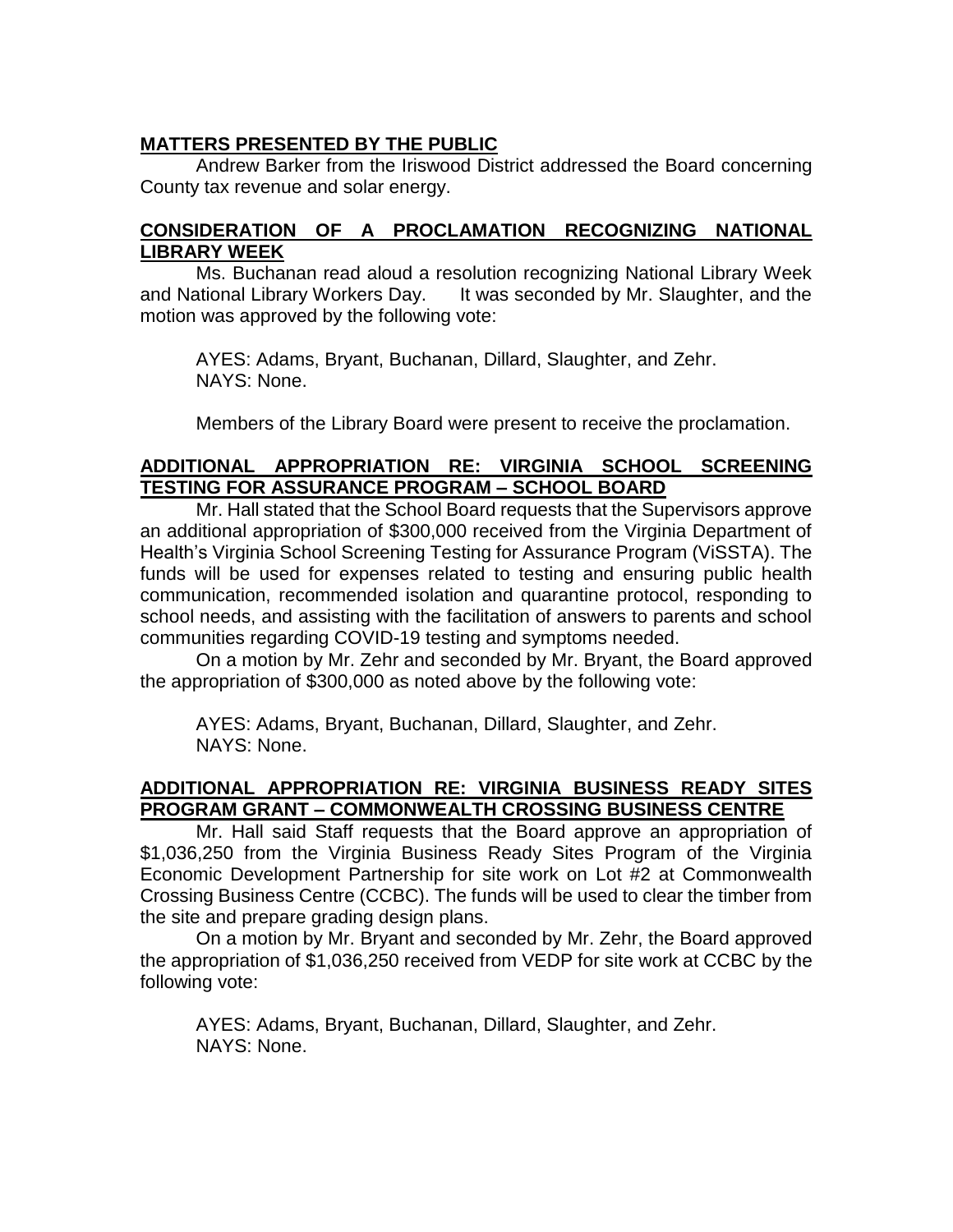### **ADDITIONAL APPROPRIATION RE: VIRGINIA TOBACCO COMMISSION GRANT – COMMONWEALTH CROSSING BUSINESS CENTRE**

Mr. Hall said Staff requests that the Board approve an appropriation of \$357,741 from the Virginia Tobacco Commission for site work on Lot #5 at Commonwealth Crossing Business Centre (CCBC). The funds will be used for the grading and development of Lot #5.

On a motion by Mr. Zehr and seconded by Mr. Slaughter, the Board approved the appropriation of \$357,741 received from the Virginia Tobacco Commission for site wo5rk at CCBC by the following vote:

AYES: Adams, Bryant, Buchanan, Dillard, Slaughter, and Zehr. NAYS: None.

### **AWARD OF CONTRACT RE: EMERGENCY MEDICAL SERVICES BILLING SERVICES – PUBLIC SAFETY**

Mr. Hall said Public Safety Director Matthew Tatum asks the Board to award a contract to EMS Management and Consultants, Inc. of Winston-Salem, NC, for emergency medical services (EMS) billing services. EMS Management and Consultants, Inc. have served as the billing agent for ambulance transports handled by the Department of Public Safety and the five volunteer rescue squads under an existing contract for the past five years. The contract award is based on RFP #20-14555 from James City County, Virginia. Pricing is based on a percentage of collections and is estimated to be approximately \$42,000 annually.

On a motion by Mr. Slaughter and seconded by Mr. Bryant, the Board awarded the contract to EMS Management and Consultants, Inc. for EMS billing services by the following vote:

AYES: Adams, Bryant, Buchanan, Dillard, Slaughter, and Zehr. NAYS: None.

## **ADDITIONAL APPROPRIATION AND AWARD OF CONTRACT RE: ROOF REPLACEMENT – PARKS AND RECREATION**

Mr. Hall said the Board allocated capital funds in FY'22 to replace the Henry County Recreation Center roof. However, the amount of funding was insufficient to start the project due to rapidly escalating labor and materials costs. Nevertheless, the project still has considerable merit even with the increased costs. Therefore, Staff is asking the Board to consider an additional appropriation from the contingency fund (\$50,000) and carryover funds (\$364,993) for the project. Subsequent to the additional appropriation, Staff asks the Board to award a contract of \$567,000 to JT Morgan Roofing, Inc. to replace the roof.

On a motion by Mr. Zehr and seconded by Mr. Dillard, the Board approved the additional appropriation totaling \$414,993 from the contingency and carryover funds and awarded the contract of \$567,000 to JT Morgan Roofing, Inc. for the replacement of the roof by the following vote: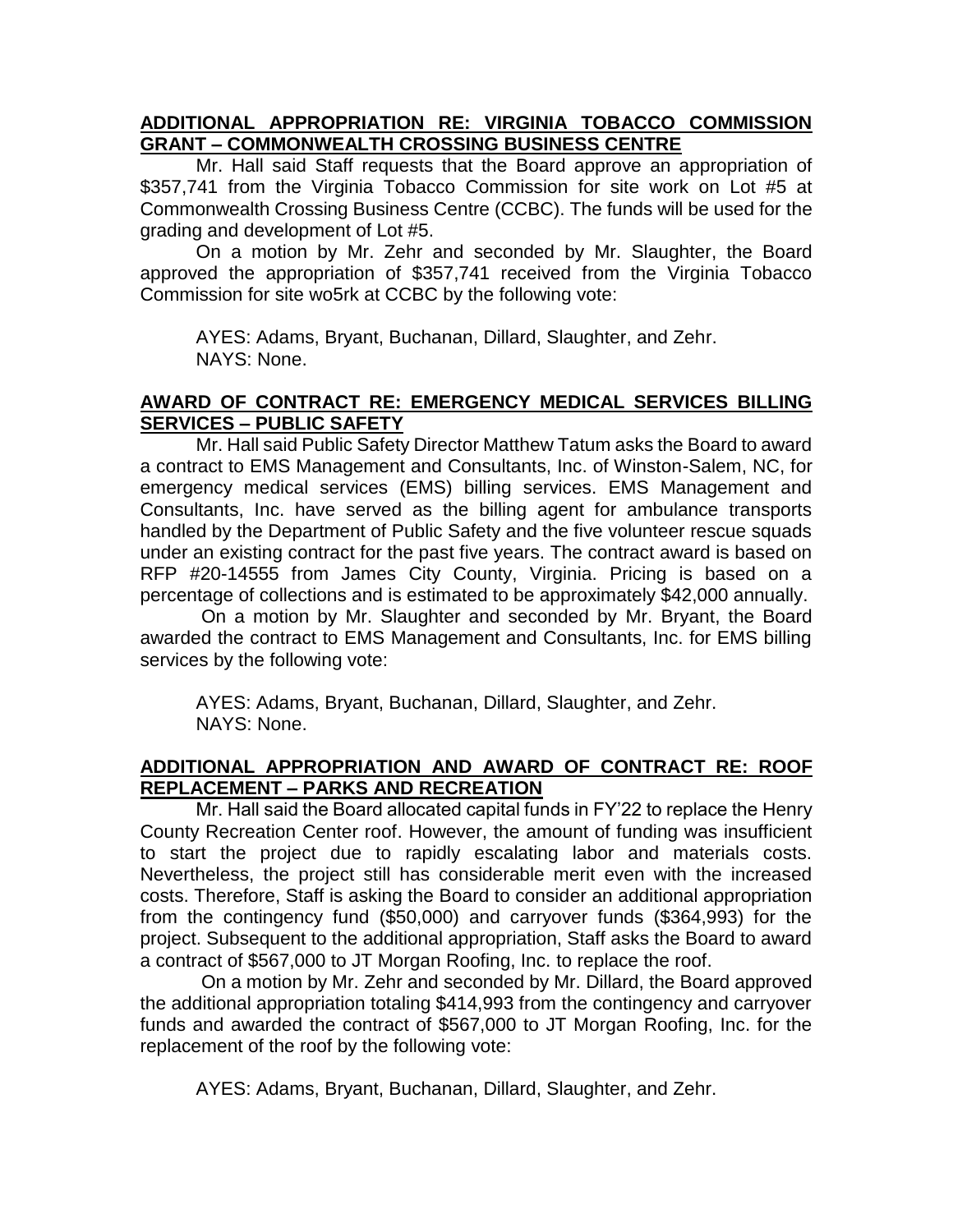NAYS: None.

Chairman Adams stated that following February's joint session with the School Board, each School Board member met one-on-one with their perspective counterpart on the Board of Supervisors. As a result, an additional financial matter needs to be considered.

On a motion by Mr. Bryant and seconded by Mr. Zehr, the Board approved to allocate 100% of the 1% sales tax revenue to future construction, renovations, and improvements of school facilities, to replace \$2.6 million in the budget previously appropriated for school debt from the general fund reserve funds, and to set a public hearing for April 26 at 6:00 p.m. as required when amending the budget by more than 1% by the following vote:

AYES: Adams, Bryant, Buchanan, Dillard, Slaughter, and Zehr. NAYS: None.

### **CONSIDERATION OF AN ORDINANCE CREATING A TOURISM ZONE**

Mr. Hall said staff requests that the Board consider creating a tourism zone in Henry County to help recruit tourism-related businesses to our community. Much like traditional industry enterprise zones, a tourism zone allows businesses to take advantage of state and local tax incentives not available to businesses elsewhere. These incentives aim to stimulate business attraction, growth, and increased employment opportunities within the County.

Staff recommends that Henry County's tourism zone mirror the areas of the County zoned as Commercial B-1. To be eligible for incentives similar to enterprise zone incentives, the tourism-related business would have to make new capital investment of at least \$500,000 and create five new full-time jobs.

A public hearing is required before adopting an ordinance creating the tourism zone.

On a motion by Ms. Buchanan and seconded by Mr. Bryant, the Board set a public hearing to receive citizen input on the proposed ordinance during the next regular meeting scheduled for April 26, 2022, at 6:00 p.m. by the following vote:

AYES: Adams, Bryant, Buchanan, Dillard, Slaughter, and Zehr. NAYS: None.

### **INFORMATIONAL ITEMS**

#### **Comments from the Board**

Ms. Buchanan said the Horsepasture District Community Meeting will be on April 12, 2022, from 6:00 p.m. - 7:30 p.m. at the Horsepasture Ruritan Building.

Mr. Hall said the budget calendar needed to be revised due to the Virginia General Assembly's delay on some budget issues. On a motion by Mr. Bryant and seconded by Mr. Zehr, the Board approved the following revisions to the budget calendar:

Present Total County Budget to Board of Supervisors - April 19,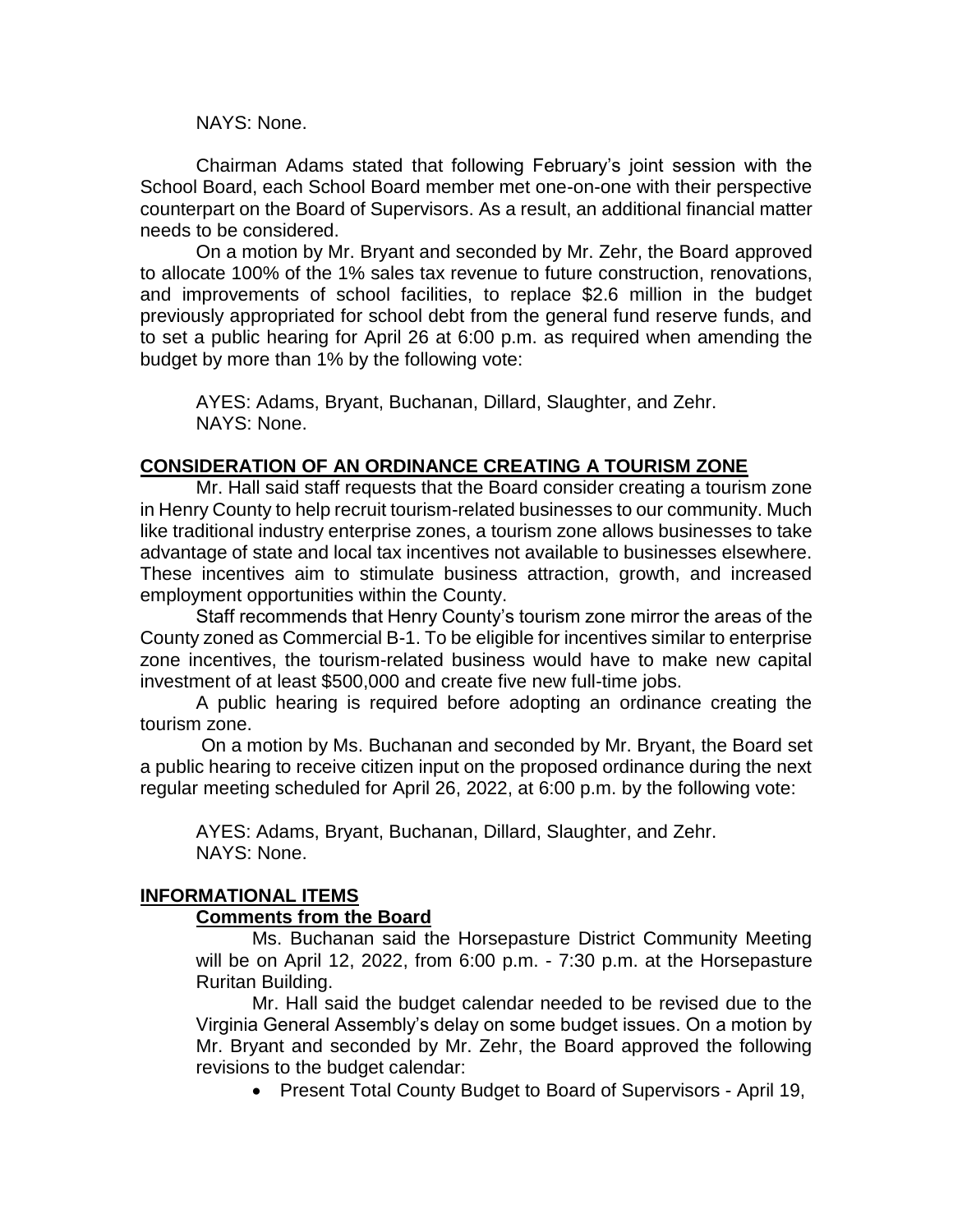- Work Session on the Budget April 21 and April 25
- Advertise Public Hearing on the Budget May 1
- Public Hearings on both School and County Budget May 9
- Adoption of School Budget and Total County Budget May 24
- Appropriation of School Budget and Total County Budget June 28

The vote was as follows:

AYES: Adams, Bryant, Buchanan, Dillard, Slaughter, and Zehr. NAYS: None.

Mr. Adams said he felt that in recognition of the employee's good work and dedication in these trying times, the Board should approve Friday, April 15, as an additional employee holiday. On a motion by Mr. Zehr and seconded by Ms. Buchanan, the Board approved Friday, April 15, as an additional holiday for employees by the following vote:

AYES: Adams, Bryant, Buchanan, Dillard, Slaughter, and Zehr. NAYS: None.

Mr. Hall said Appalachian Power will be holding a public information session on March 29th at the Bassett Train Station Event Center from 5:00 pm. - 7:30 p.m. for upcoming improvement projects. The VACo County Supervisors' Forum scheduled for April 29 - 30 has been canceled. Household Hazardous Waste Day is April 23rd, and the employee recognition banquet is May 12th.

#### **CLOSED MEETING**

Mr. Zehr moved that the Board go into a closed meeting at 3:31 p.m. to discuss the following:

- A) §2.2-3711(A)1 for Discussion of Appointees to the Henry-Martinsville Department of Social Services
- B) §2.2-3711(A)7 for Discussion of Pending Legal Matters
- C) §2.2-3711(A)3 for Discussion of Acquisition/Disposal of Real Estate
- D) §2.2-3711(A)5 for Discussion of As-Yet Unannounced Industries

Mr. Slaughter seconded the motion, and it passed by the following vote: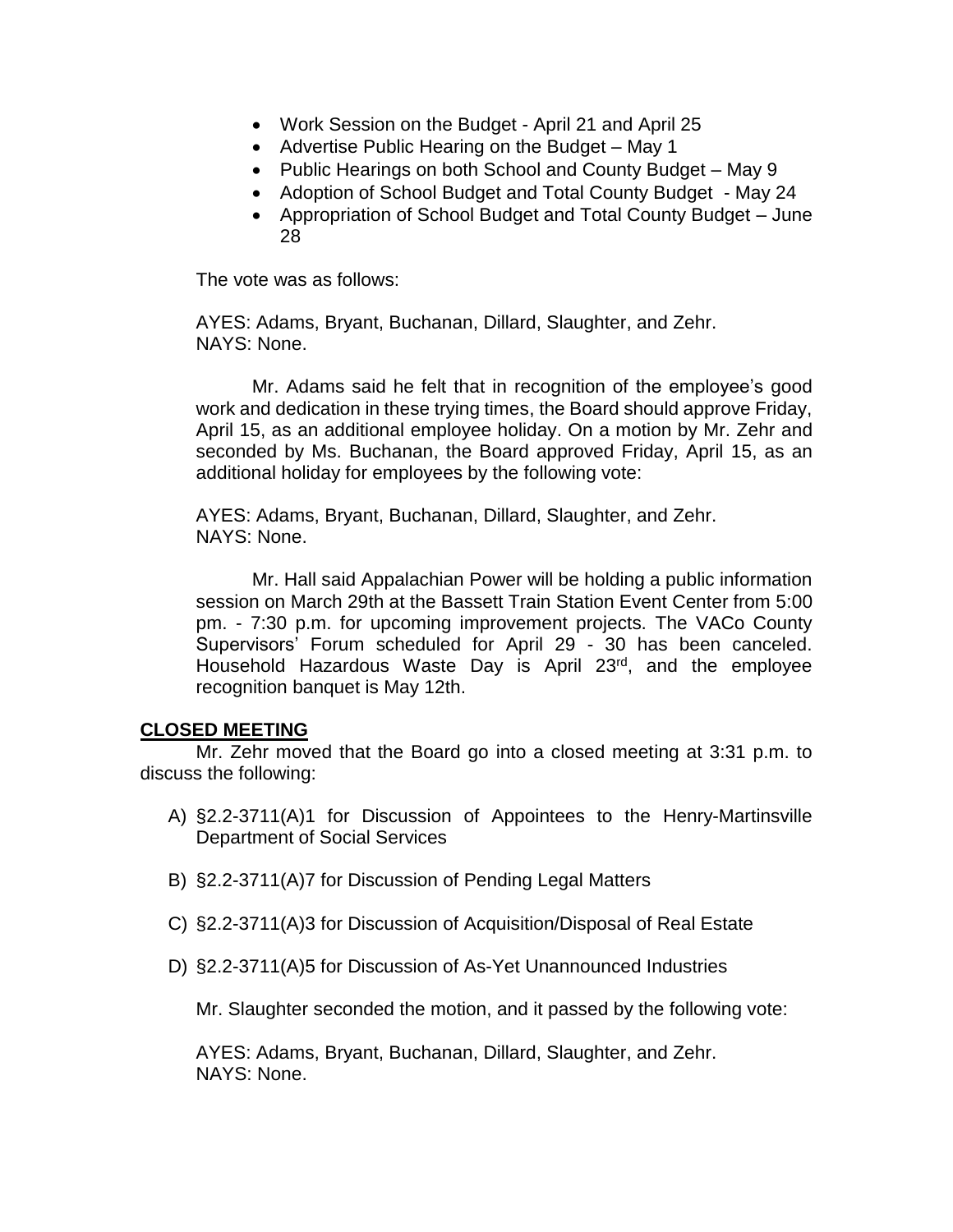### **OPEN MEETING**

The Board returned to open meeting at 4:20 p.m. on a motion by Ms. Buchanan, seconded by Mr. Slaughter, and it carried by the following vote:

AYES: Adams, Bryant, Buchanan, Dillard, Slaughter, and Zehr. NAYS: None.

### **CERTIFICATION OF CLOSED MEETING**

Mr. Wagoner read the Certification of the Closed Meeting and took a roll call vote.

Board members voting in the affirmative were Mr. Zehr, Mr. Dillard, Mr. Bryant, Ms. Buchanan, Mr. Slaughter, and Mr. Adams.

Mr. Adams recessed the meeting at 4:23 p.m. until 6:00 p.m.

Mr. Adams welcomed everyone to the 6:00 p.m. portion of the meeting.

### **CONSIDERATION OF A PROCLAMATION RECOGNIZING THE 75 ANNIVERSARY OF THE MARTINSVILLE SPEEDWAY**

Mr. Hall stated that Martinsville Speedway held its first race on September 7, 1947, and it has continued to host NASCAR-sanctioned Cup Series races every year since. Martinsville Speedway is an economic engine for our area while also enhancing the quality of life in Henry County and the region. Staff has prepared a proclamation recognizing the 75th Anniversary of Martinsville Speedway for the Board's consideration. In addition, Staff has worked on a new, temporary Henry County logo that incorporates this anniversary. The logo would be used in marketing efforts for Henry County and Martinsville Speedway. Mr. Zehr read aloud the proclamation honoring the 75<sup>th</sup> Anniversary of Martinsville Speedway. It was seconded by Mr. Bryant, and the motion was approved by the following vote:

AYES: Adams, Bryant, Buchanan, Dillard, Slaughter, and Zehr. NAYS: None.

Clay Campbell of Martinsville Speedway was present to accept the proclamation.

### **CONSIDERATION OF A PROCLAMATION ESTABLISHING MARCH 2022 AS MULTIPLE SCLEROSIS EDUCATION AND AWARENESS MONTH**

Mr. Dillard read aloud the proclamation establishing March 2022 as Multiple Sclerosis Education and Awareness Month. It was seconded by Mr. Slaughter, and the motion was approved by the following vote: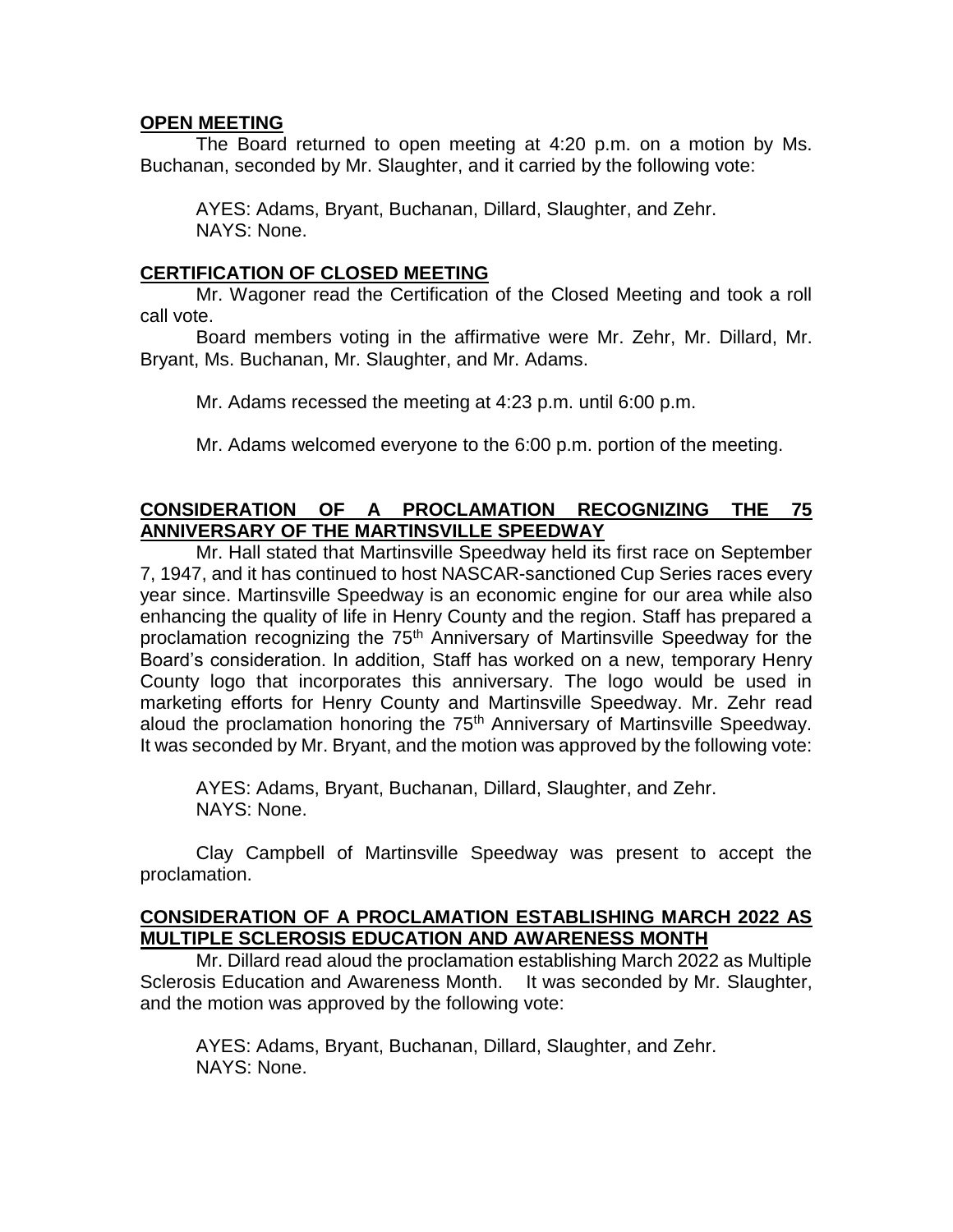### **PARKS AND RECREATION PRESENTATION**

Daniel Reynolds, Assistant Director of Parks and Recreation, introduced the league champions for winter sports in the divisions of Junior and Senior Boys Basketball and Girls Volleyball.

# **GENERAL HIGHWAY MATTERS**

Lisa Hughes, Resident Engineer for the Virginia Department of Transportation, updated the Board on general highway matters. Ms. Hughes said the six-year secondary road plan hearing will be on April 26, 2022.

### **CONSIDERATION OF A RESOLUTION SUPPORTING THE ADDITION OF BUCKINGHAM TERRACE TO THE SECONDARY ROAD SYSTEM**

Mr. Hall stated Buckingham Terrace, located in the Farmingdale Subdivision, meets the public service criteria of the Subdivision Street Requirements to be a part of the Virginia Department of Transportation's secondary road system. Therefore, as an administrative matter, the Board must pass a resolution asking the Virginia Department of Transportation (VDOT) to accept the new roads into the secondary road system.

On a motion by Mr. Zehr and seconded by Ms. Buchanan, the Board approved the resolution by the following vote:

AYES: Adams, Bryant, Buchanan, Dillard, Slaughter, and Zehr. NAYS: None.

### **PUBLIC HEARING – REZONING APPLICATION R-22-04-GREGORY L. AND ANNE M. BENTON**

Mr. Clark said the property is located at 902 Eggleston Falls Road, in the Ridgeway District. The Tax Map numbers are 62.3/84F, 84J, 84K, 84L. The applicant is requesting the rezoning of approximately 3.4-acre from Suburban Residential District S-R to Agricultural District A-1. The applicant wishes to build additional accessory buildings on the property.

Mr. Adams opened the public hearing at 6:19 p.m. There being no one present who wished to speak, Mr. Adams closed the public hearing at 6:19 p.m.

On a motion by Mr. Zehr and seconded by Mr. Bryant, the Board approved the rezoning request by the following vote:

AYES: Adams, Bryant, Buchanan, Dillard, Slaughter, and Zehr. NAYS: None.

# **PUBLIC HEARING – COMMUNITY DEVELOPMENT BLOCK GRANT APPLICATION RE: FIELDALE HERITAGE REVITALIZATION PROJECT**

Mr. Hall said that as part of the grant process for an application to the Virginia Department of Housing & Community Development, the Board must hold a public hearing to allow citizens the opportunity to comment on the Community Development Block Grant (CDBG) proposal to be submitted for the Fieldale